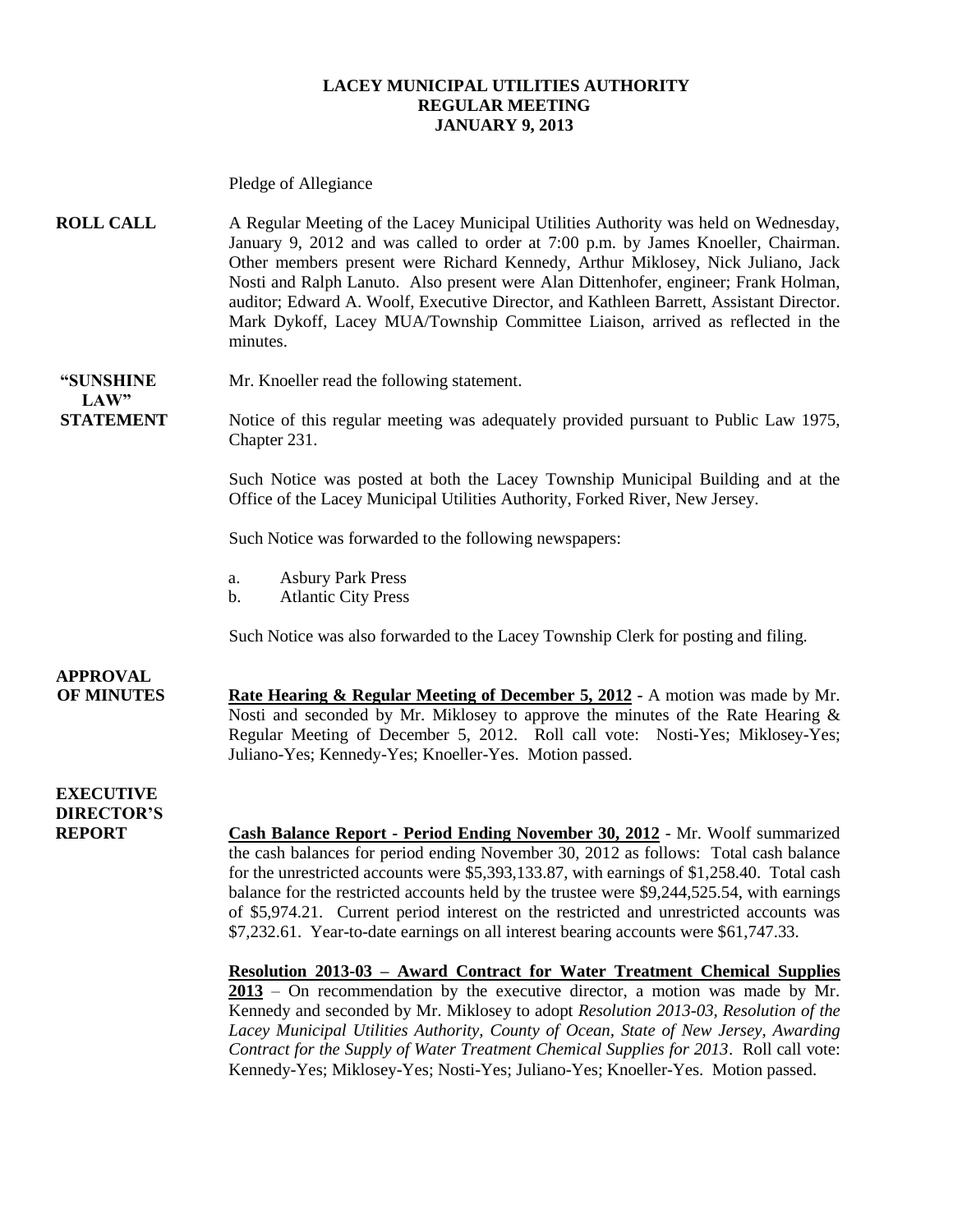**Resolution 2013-04 – Appointing Derek Verge to Utility Maintenance Operator Grade 1** – On recommendation by the executive director, a motion was made by Mr. Nosti and seconded by Mr. Kennedy to adopt *Resolution 2013-04, Resolution of the Lacey Municipal Utilities Authority, County of Ocean, State of New Jersey, Appointing Derek Verge to the position of Utility Maintenance Operator Grade 1. Roll call vote:* Nosti-Yes; Kennedy-Yes; Juliano-Yes; Miklosey-Yes; Knoeller-Yes. Motion passed.

**Resolution 2013-05 – Amending and Modifying Policy No. 308 – Health Insurance Benefits** – On recommendation by the executive director, a motion was made by Mr. Nosti and seconded by Mr. Miklosey to adopt *Resolution 2013-05, Resolution of the Lacey Municipal Utilities Authority, County of Ocean, State of New Jersey, Amending and Modifying Policy No. 308, Health Insurance Benefits of the Personnel Policy Handbook.* Mr. Woolf explained the amendment/modification is in accordance with State Chapter 78 of the Laws of 2011 regarding employees' contribution to their health insurance*.* Roll call vote: Nosti-Yes; Miklosey-Yes; Juliano-Yes; Kennedy-Yes; Knoeller-Yes. Motion passed.

**Resolution 2013-06 – Amending and Modifying Policy No. 503 On-Call** – There was some language not included in this policy that was not included in the Union contract. On recommendation by the executive director, a motion was made by Mr. Kennedy and seconded by Mr. Miklosey to adopt *Resolution 2013-06, Resolution of the Lacey Municipal Utilities Authority, County of Ocean, State of New Jersey, Amending and Modifying Policy No. 503 On-Call of the Personnel Policy Handbook.* Mr. Woolf explained the amendment/modification pertains to language written in the Personnel Policy Handbook that was not included in the Union contract. Roll call vote: Kennedy-Yes; Miklosey-Yes; Nosti-Yes; Juliano-Yes; Knoeller-Yes. Motion passed.

Mark Dykoff arrived during this portion of the meeting.

**Resolution 2013-07 – Authorizing Repayment of Funds to Ocean First Bank** – On recommendation by the executive director, a motion was made by Mr. Miklosey and seconded by Mr. Kennedy to adopt *Resolution 2013-07, Resolution of the Lacey Municipal Utilities Authority, County of Ocean, State of New Jersey, Authorizing Repayment of Funds to Ocean First Bank.* Roll call vote: Miklosey-Yes; Kennedy-Yes; Nosti-Yes; Juliano-Yes; Knoeller-Yes. Motion passed.

**Professional Services Contract 2013** – Mr. Woolf requested authorization to advertise and receive proposals for professional services contract 2013. A motion was made by Mr. Kennedy and seconded by Mr. Miklosey authorizing advertisement to receive proposals for professional services contract 2013. Roll call vote: Kennedy-Yes; Miklosey-Yes; Nosti-Yes; Juliano-Yes; Knoeller-Yes. Motion passed.

**Resolution 2013-08 – Letter of No Interest – Robert Vecchio** – On recommendation by the executive director, a motion was made by Mr. Miklosey and seconded by Mr. Kennedy to adopt *Resolution 2013-08, Resolution of the Lacey Municipal Utilities Authority, County of Ocean, State of New Jersey, Letter of No Interest – Minor Subdivision, Robert Vecchio, Block 1633.04, Lot 7.01.* Roll call vote: Miklosey-Yes; Kennedy-Yes; Nosti-Yes; Juliano-Yes; Knoeller-Yes. Motion passed.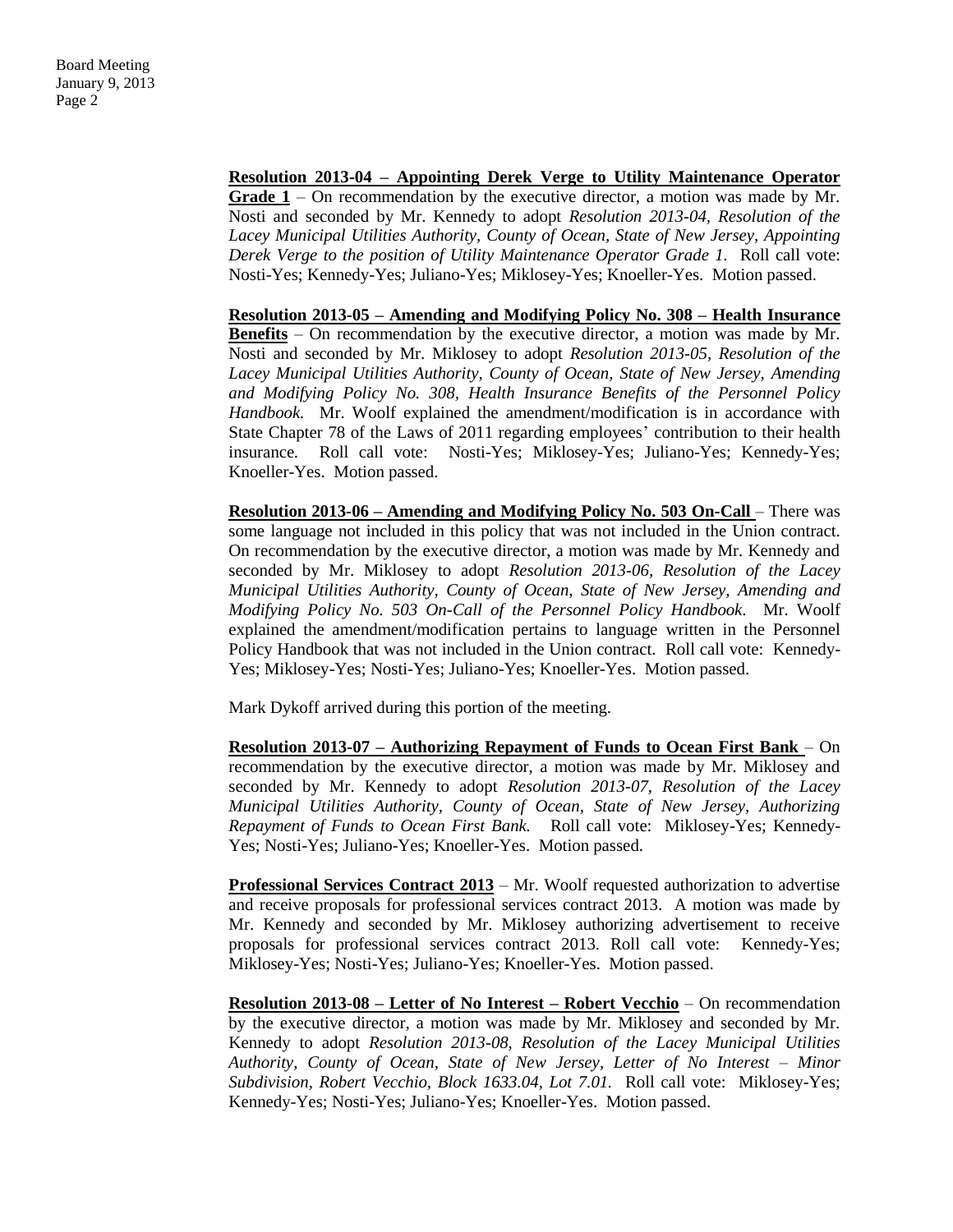**Jersey Central Power & Light** – On recommendation by the executive director, a motion was made by Mr. Nosti and seconded by Mr. Miklosey to enter into an Agreement with Jersey Central Power & Light for Installation of Electric Distribution Facilities to service Well N0. 8. Roll call vote: Nosti-Yes; Miklosey-Yes; Juliano-Yes; Kennedy-Yes; Knoeller-Yes. Motion passed.

## **BUSINESS**

**REPORT December Meter Reads** – Ms. Barrett reported 4,249 meters were read in December for Cycles 1, 4 & 9. One hundred sixty five work orders were cut to obtain manual reads not obtained during regular meter read routes. Seven reads were questioned because of high usage. Two customers were contacted by phone, and five customers were sent letters.

> **January Billing** – Ms. Barrett reported utility bills were mailed on January  $4<sup>th</sup>$  in the amount of \$1,043,295.59. Penalties were assessed on 3,603 past due accounts (all cycles) in the amount of \$23,087.29 for a total billing in January of \$1,066,382.88.

> **Customer Service –** Ms. Barrett reported thirty-nine new customer welcome letters were mailed in November, and two responses were received in December. Thirty-eight final reads with equipment inspections were performed in December with no violations.

### **ENGINEER'S**

**REPORT Resolution 2013-01 – Maintenance Bond Release – Closeout Escrow Account – White Oaks at Lacey – Stafford Avenue Section – Ridgemont Homes, LLC.** - On recommendation by the Authority's engineer, a motion was made by Mr. Miklosey and seconded by Mr. Juliano to adopt *Resolution 2013-01, Resolution of the Lacey Municipal Utilities Authority, County of Ocean, State of New Jersey, Maintenance Bond Release, Closeout Developer Escrow Account, White Oaks at Lacey – Stafford Avenue Section, Ridgemont Homes, LLC.* Roll call vote: Miklosey-Yes; Juliano-Yes; Nosti-Yes; Kennedy-Yes; Knoeller-Yes. Motion passed.

> **Resolution 2013-02 – Accept Maintenance Bond – Release Performance Bond & Final Payment – Change Order No. 2 – Cleaning and Televising Sewer Contract No. 6 – Video Pipe Services** - On recommendation by the Authority's engineer, a motion was made by Mr. Miklosey and seconded by Mr. Kennedy to adopt *Resolution 2013-02, Resolution of the Lacey Municipal Utilities Authority, County of Ocean, State of New Jersey, Acceptance of Maintenance Bond, Release of Performance Bond and Final Payment, Change Order No. 2, Cleaning & Televising Sewer Contract No. 6, Video Pipe Services, Inc.* Change Order No. 2 represents a net contract decrease of (\$9,215.68). Roll call vote: Miklosey-Yes; Kennedy-Yes; Nosti-Yes; Juliano-Yes; Knoeller-Yes. Motion passed.

> **Water Treatment Plant No. 1 Upgrades** – Mr. Dittenhofer stated this project is ongoing. Filtration equipment is expected to be delivered to the site next week.

> C**leaning and Televising Contract No. 7** – Mr. Dittenhofer stated the contractor has completed punch list repairs. Closeout documents for the project are being prepared.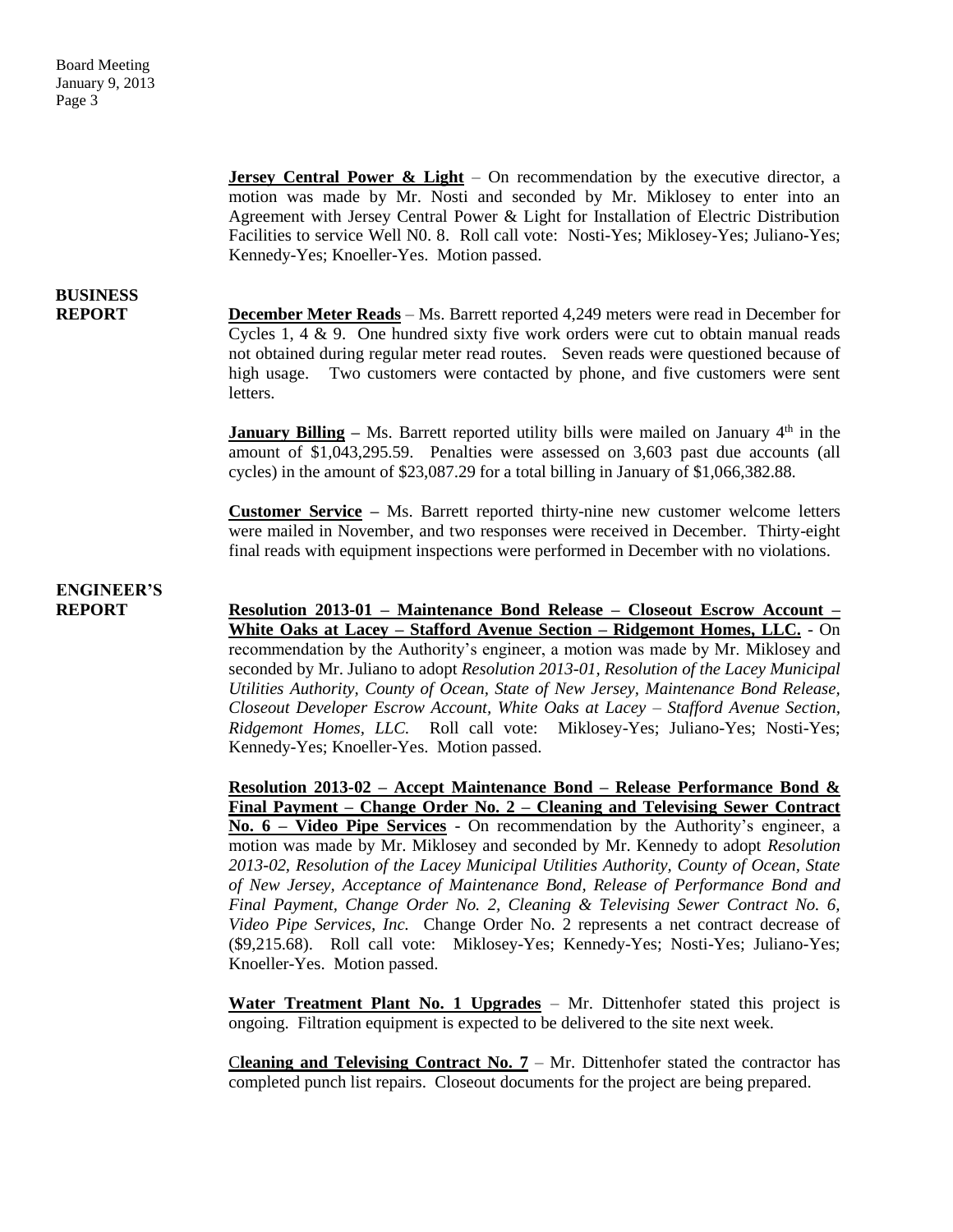**S-2 and FRB-2 Pump Station Hydraulic Comminutor** – Mr. Dittenhofer stated a notice to proceed was issued December  $13<sup>th</sup>$ . Submittals have been reviewed and approved.

**MUA Garage Property** – Mr. Dittenhofer stated his office has prepared the application for preliminary and final site plan for this property.

**Hill Street Water Tank** - Mr. Dittenhofer stated his office prepared the compliance review comments for this site.

## **ATTORNEY'S**

**REPORT Sprint Spectrum** – Mr. Dasti stated his office completed the closing of the Assignment of Lease Agreement to Sprint Spectrum. All monies have been provided to the Authority for deposit.

> **Well No. 8 and Water Treatment Plant Site Plan Approvals** – Mr. Dasti stated the Planning Board approved the applications for Wells  $7 & 8$ . A Resolution memorializing the approvals have been forwarded to the Authority.

> **Hill Street** – Mr. Dasti stated RV&V is finalizing the filing of a minor subdivision map as to perfect the subdivision which was granted a few years ago. A zoning permit will be issued once the subdivision map is filed.

> **MUA Garage** – Mr. Dasti stated the application for formal site plan approval for the cellular tower at the garage site has been filed, and a hearing is scheduled for February 11th. Mr. Knoeller asked Mr. Dasti to review the existing lease agreement between the Authority and the Board of Education concerning the garage facility.

## **AUDITOR'S**

**REPORT Accountant's Status Report – Month Ended November 30, 2012** – Mr. Holman reported user charges for water and sewer resulted in an unfavorable variance for the month, as well as year to date. Delinquency charges on sewer and water had a favorable variance for the month and year to date. Connection fees had an unfavorable variance on both water and sewer due to Hurricane Sandy. He stated the decline in revenue is almost 10% of the entire budget, which is a concern.

> Mr. Knoeller asked Mr. Woolf to prepare a contingency plan outlining a 10% reduction in force between administrative and/or operational personnel. He stated this contingency plan may be necessary should revenues continue to decline. He asked for a presentation at the February Board meeting.

### **CORRESPONDENCE**

**Shirley Crane, Elwood Street** – Requesting relief of utility bill, due to water leak. Since the water that leaked did not go into the sewer system, a motion was made by Mr. Kennedy and seconded by Mr. Miklosey to grant a credit adjustment on the sewer charges in the amount of \$971.12 (151,000 gallons), as well as waiver of penalties of \$2.87, which accrued on the October bill. Roll call vote: Kennedy-Yes; Miklosey-Yes; Nosti-Yes; Juliano-Yes; Knoeller-Yes. Motion passed.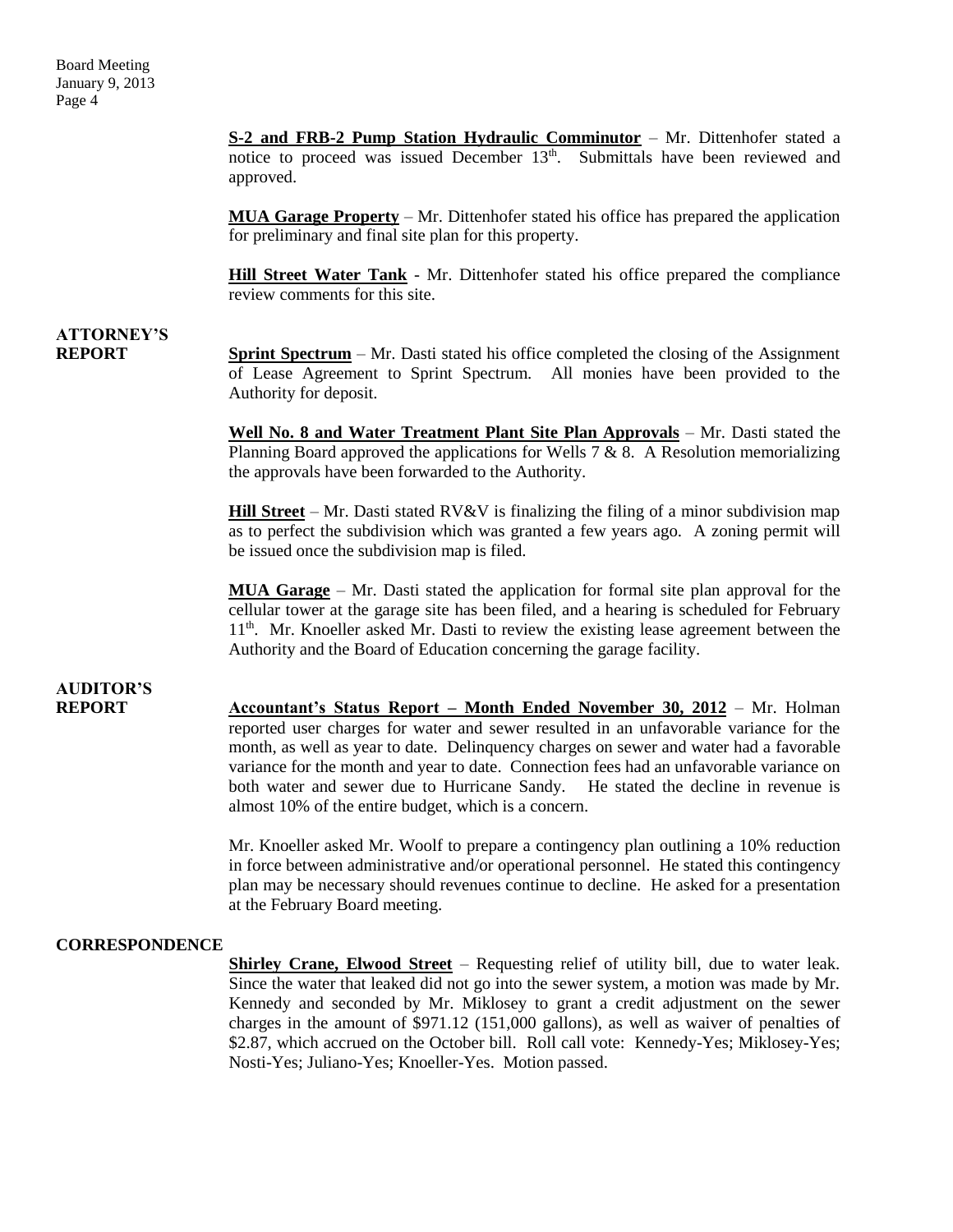**Karen Fuschini, Bay Way** - Requesting relief of utility bill, due to leak in sprinkler system. Since the water from the leak did not go into the sewer system, a motion was made by Mr. Kennedy and seconded by Mr. Miklosey to grant a credit adjustment on the sewer charges in the amount of \$447.10 (58,000 gallons). Roll call vote: Kennedy-Yes; Miklosey-Yes; Nosti-Yes; Juliano-Yes; Knoeller-Yes. Motion passed. **Yvonne Betlem, Capstan Drive** – Requesting relief of utility bill, due to broken pipeline. Since the water from the line going to the dock did not go into the sewer system, a motion was made by Mr. Kennedy and seconded by Mr. Miklosey to grant a credit adjustment on the sewer charges in the amount of \$390.72 (69,000 gallons). Roll call vote: Kennedy-Yes; Miklosey-Yes; Nosti-Yes; Juliano-Yes; Knoeller-Yes. Motion passed. **OLD BUSINESS** There was no old business to discuss. **NEW BUSINESS** Mr. Knoeller asked the Personnel Committee to make recommendations for officers at the reorganization meeting next month. Mr. Knoeller asked Mr. Dittenhofer about the status of construction of the water treatment plant. Mr. Dittenhofer stated it should be completed by August. **PUBLIC BUSINESS/ COMMENT Regina Discenza** – Mrs. Discenza asked if Wells 7 and 8 are up and running. Mr. Dittenhofer stated no - the contract deadline for this project is August. Mrs. Discenza asked why the Township is requiring the Authority to apply for formal site plan approval and variances for the cellular tower at the garage site. Mr. Dykoff informed Mrs. Discenza she would have to contact Community Development for this information. Mr. Knoeller added that Authority intends to comply with all the requirements requested by the Township, although was hoping to pay less in fees. In regards to the budget issues and contingency plan, Mrs. Discenza asked if the Authority is contemplating downsizing LMUA personnel. Mr. Knoeller stated if revenues continue to decline the Authority may be forced to find an area to make up that revenue. The only area would be through reduction in personnel. Mrs. Discenza suggested a reduction in hours as opposed to downsizing. Mr. Knoeller stated all avenues would be looked at.

> **Bill Moss** – Mr. Moss asked if water and sewer hook-up fees would be amended for homes that were demolished and rebuilt due to Hurricane Sandy. Mr. Knoeller stated a procedure has been put in place where those affected must notify the Authority to have their services shut off. Those homes would be inspected and a determination made inhouse to stop the sewer and water charges. In addition, there will be no new connection fee charge.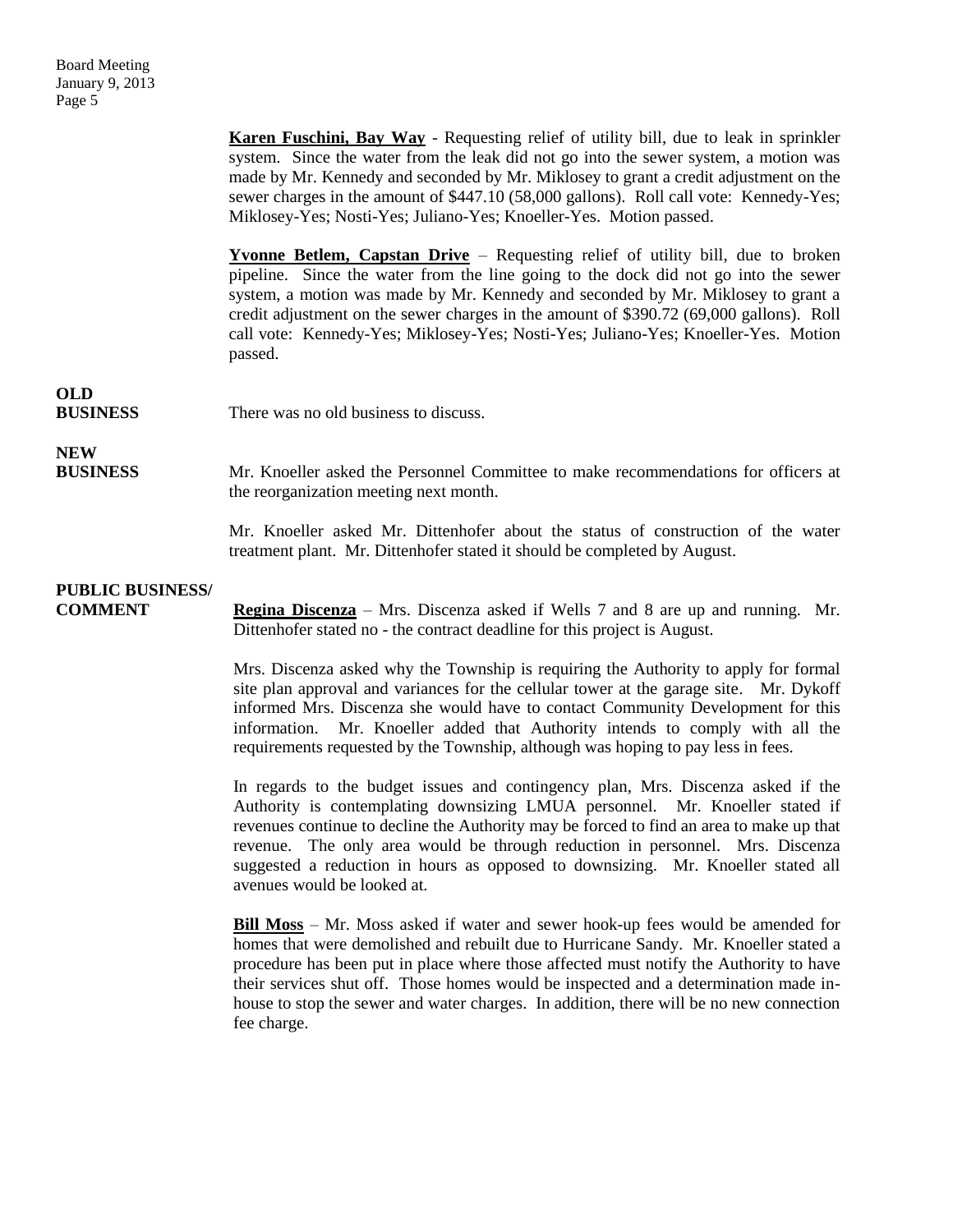**Regina Discenza** – Mrs. Discenza asked how many homes were affected by the storm. Mr. Woolf stated the Authority is working with the Community Development department to determine which homes have been affected. At this point there are less than 50 homes deemed uninhabitable.

# **PAYMENT OF**

**VOUCHERS** WHEREAS, the members of the Lacey Municipal Utilities Authority carefully examined all vouchers presented for payment of claims;

> **NOW, THEREFORE, BE IT RESOLVED** by the Lacey Municipal Utilities Authority that:

> 1. Said vouchers in the sum of \$316,548.72 be same are hereby approved to be paid.

2. Said vouchers are listed on the attached computer check register.

A motion was made by Mr. Nosti and seconded by Mr. Miklosey to adopt the above resolution. Roll call vote: Nosti-Yes; Miklosey-Yes; Juliano, Yes, but abstains on Eastern Warehouse Distributors; Kennedy-Yes; Knoeller-Yes. Motion passed.

**ADJOURNMENT** There being no further business to discuss, the meeting was adjourned at 7:20 p.m.

Respectfully submitted,

Michele Kennedy Secretary